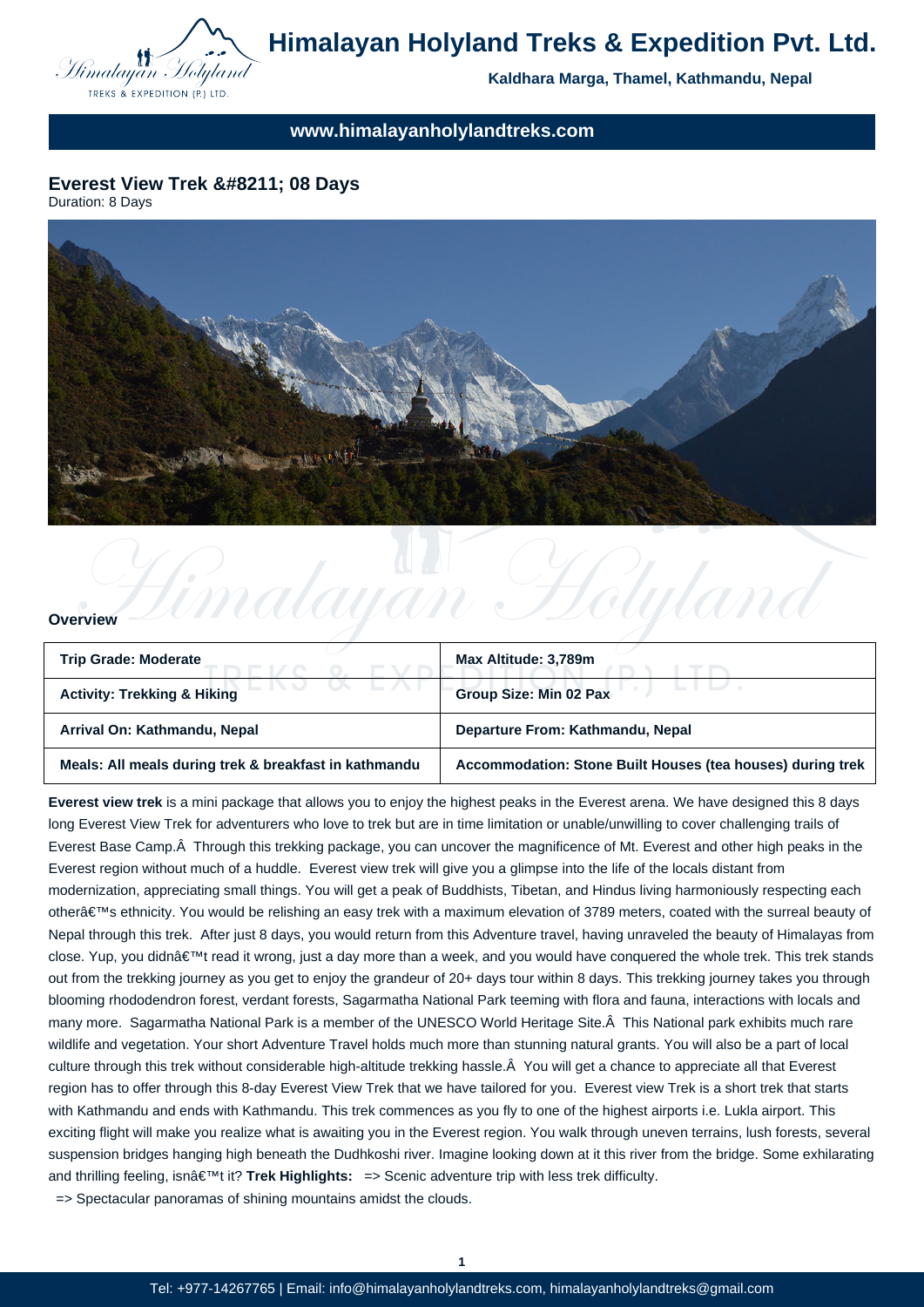

**Kaldhara Marga, Thamel, Kathmandu, Nepal**

# **www.himalayanholylandtreks.com**

 => Opportunity to get social with Sherpa and observe their culture up close.

- => Tengboche Monastery surrounded by rhododendron forest providing graceful views of Everest.
- $\Rightarrow$  View of snowy peaks like grand $\hat{A}$  Everest, Nuptse, Thamserku, Amadablam, Kusum and quite a few others.
- => UNESCO world heritage site: Sagarmatha National Park blessing your short trek.
- => The charming and picturesque village of Khumjung and Khunde.

 **Difficulty throughout Everest View Trek** Though the altitude of this trek is low when compared with other Everest region treks, there is still some difficulty in Everest View trek. The height of this trek is not what fresh or novel trekkers are used to. So, going through this trek without a wee bit of preparation might create difficulty for you. Altitude sickness might get you on such height, so we highly recommend you to walk slowly throughout the trekking journey as stay as hydrated as possible. If you decide to go on this trek rashly, without any research you might get there on the wrong season. This is again going to accumulate to the trek difficulty as wrong weather/season might result in slippery and hence unsafe trails. Harsh weather conditions might further denigrate the pleasure of your trip. **Best season for Everest View Trek:** Before going for this trek, do research properly and decide the best time for Everest View Trek suited for you. Everest View Trek is made worth it by the sublime vistas along the trail. Trek trails have a tendency to be tougher depending upon the time of the year. Also, is you pick poorly, there's a good chance that you won't grasp the best of views thus giving you mixed feelings about the trip. Here we offer you the highlights of the whole trek and suggest to you how some seasons might be better than the other for this sightseeing travel. **Summer Season:**  $\Rightarrow$  Â Slippery and muddy trail increases the trek difficulty. Moreover, the trek trail is prone to leeches.

- $\Rightarrow$  Â Also, this summer/monsoon season wonâ $\notin$ <sup>™t</sup> provide the best of views
- $\Rightarrow$   $\hat{A}$  We recommend you to disregard this season for this or any other high-altitude treks in Nepal.
- **Spring Season:**  $\Rightarrow$  One of the best times for this short trek or any other trekking journey as well.
- => Thriving rhododendron forest adds up to the beauty of the trek trail.
- => The clear capped peak view will make up for the physical throes.
- => The colorful and pleasing scent will make your short trek even more unforgettable.
- => The guest houses/ lodges might be packed or busy.

**Autumn Season:** => Another best season for the Everest Short Trek

 => The clear mountain Panoramas of snowy peaks you will perceive is going to stay with you forever.

 => The absence of a blooming rhododendron forest makes this second-best season for this adventure travel.

**Winter season:**  $\Rightarrow$  This season is chilling in the Everest region as the temperature can drop to around  $\hat{a} \in$  12 degrees Celsius.

 => Since the altitude of the trek is not as high as other treks, you can trek in this season, provided you have done winter season packing.

 => The views will be really awe-inspiring.

 **Accommodations:** We arrange airport pick up and drop service to you from the international or domestic flights throughout the trek in a private vehicle. You would be showered with 1-night hotel accommodation in Kathmandu after you arrive here. Find out more by contacting Himalayan Holyland Trek and Expeditions. During your trek, you would be accommodated in Teahouses arranged by us. We will serve you a meal 3 times in the trek. To help you with altitude sickness or help you adapt to the altitude, we offer you hot soup in High altitude. A sleeping bag is an optional thing for you to carry as we will manage a comfortable teahouse for you. Why us?  $\Rightarrow$ Best service from seasoned Guide with finesse

 $\Rightarrow$  Porter service so that you wouldnâ $\in \mathbb{N}$ t be worried by your heavy bags during your trekking journey.

 => Take proper care of your well-being throughout the trek, providing you with comfortable tea houses, healthy and tasty food, soups etcetera.

 $\Rightarrow$ 

 => Great souvenir-trip completion certificate.

 => Know the Everest and its neighboring peak well.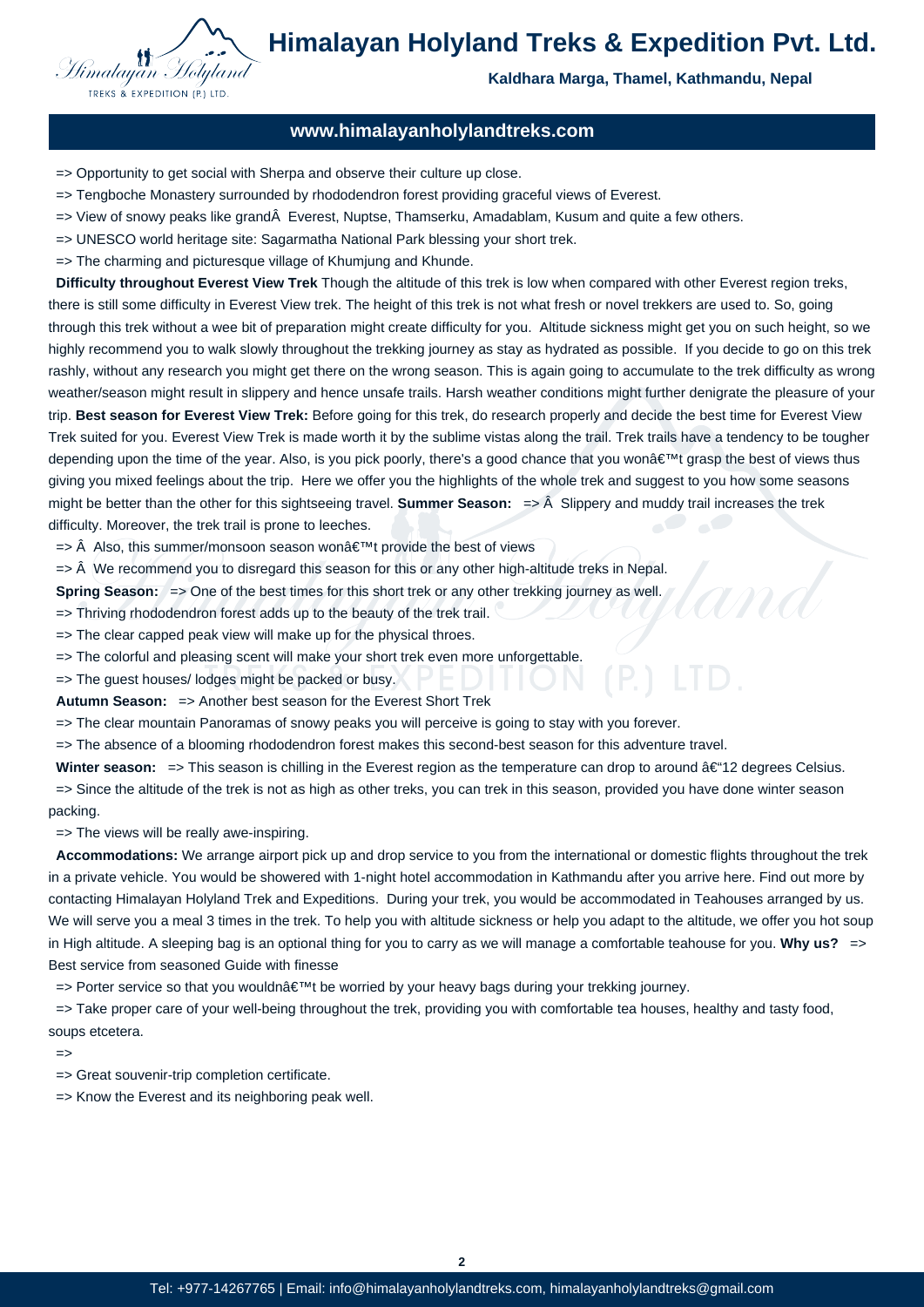

**Kaldhara Marga, Thamel, Kathmandu, Nepal**

# **www.himalayanholylandtreks.com**

## **Itinerary**

## **Day 01: Kathmandu Arrival (1310m) and transfer to hotel.**

Once you arrive at Tribhuvan International Airport, Kathmandu, you will proceed through custom and visa formalities and then representative from **Himalayan Holyland Treks & Expedition.** will receive you. You will be transferred to the luxurious hotel in Kathmandu with Bed and Breakfast plan. You will get briefing regarding your trek package and then enjoy the delicious meal before spending your night in a hotel.

## **Day 02: Kathmandu - Lukla (2860m) Flight, Trek to Phakding (2610m) 3hrs O/N Lodge.**

You will meet with your team members in the morning at Hotel. A You will then be escorted to Tribhuvan Airport, Domestic terminal from where you will take 30 minutes long Kathmandu- Lukla flight. Enjoy the mountain flight with breath-taking views of Ganesh Himal, Langtang, Nuptse, Thamserku, Lhotse, Cho- Oyu, Everest and other peaks and mountains. The plane lands at Tenjing-Hillary Airport in Lukla (2840 m). Assemble the crew and start your Everest Mini Trek. Cross Dudhkoshi River and walk through Ghat village to Phakding (2610 m).

## **Day 03: Phakding to Namche (3440m) 5hrs O/N Lodge.**

Continue to follow Dudhkoshi River for about 2hrs. Traverse the pine and oak forest and arrive at the suspension bridge. Cross Benkar to arrive at Monjo village which is known for having Entrance Gate to Sagarmatha National Park. Move further through Jorsale to Army Camp and arrive at Namche Bazaar (3440m).

## **Day 04: Namche to Khumjung (3789m) 2-3hrs O/N Lodge.**

Khumjung and Khude are two small villages that locates near to Namche Bazaar. Visit Khumjung Village and get the close view of Kwande Peak. There exists a small monastery in Khumjung village that is believed to protect the locals from evil spirits. Learn about the local culture and lifestyle.

#### **Day 05: Khumjung to Banker (2670m) 5-6hrs O/N Lodge.**

Khumjung is as far as we reach in Everest Mini Trek. Return from Khumjung and walk through the trade center of Namche to Banker. Banker is the small Sherpa village that lies in between Namche and Phakding. Enjoy the mountain views and cross the rhododendron forest to arrive at Banker where you will stay overnight.

#### **Day 06: Banker to Lukla (2840m) 5-6hrs) O/N Lodge.**

Follow the descending trail from Banker and cross rhododendron forest to arrive at suspension bridge over Dudhkoshi River. Follow the river for few hours and you will reach Phakding. Continue walking through Phakding and you will reach Lukla in couple of hours where you will stay overnight. You can get to see mountain views throughout the trek.

#### **Day 07: Lukla - KTM flight, evening farewell dinner O/N at Hotel (B.D.)**

Due to the weather condition, there exists the chances of flight cancellation in Lukla. If weather remains fine, you will catch early morning flight from Lukla to Kathmandu and arrive at Kathmandu in 30min from where you will be escorted to hotel in Kathmandu. Enjoy the Farewell dinner amid the typical Nepal culture show and stay overnight at a Hotel.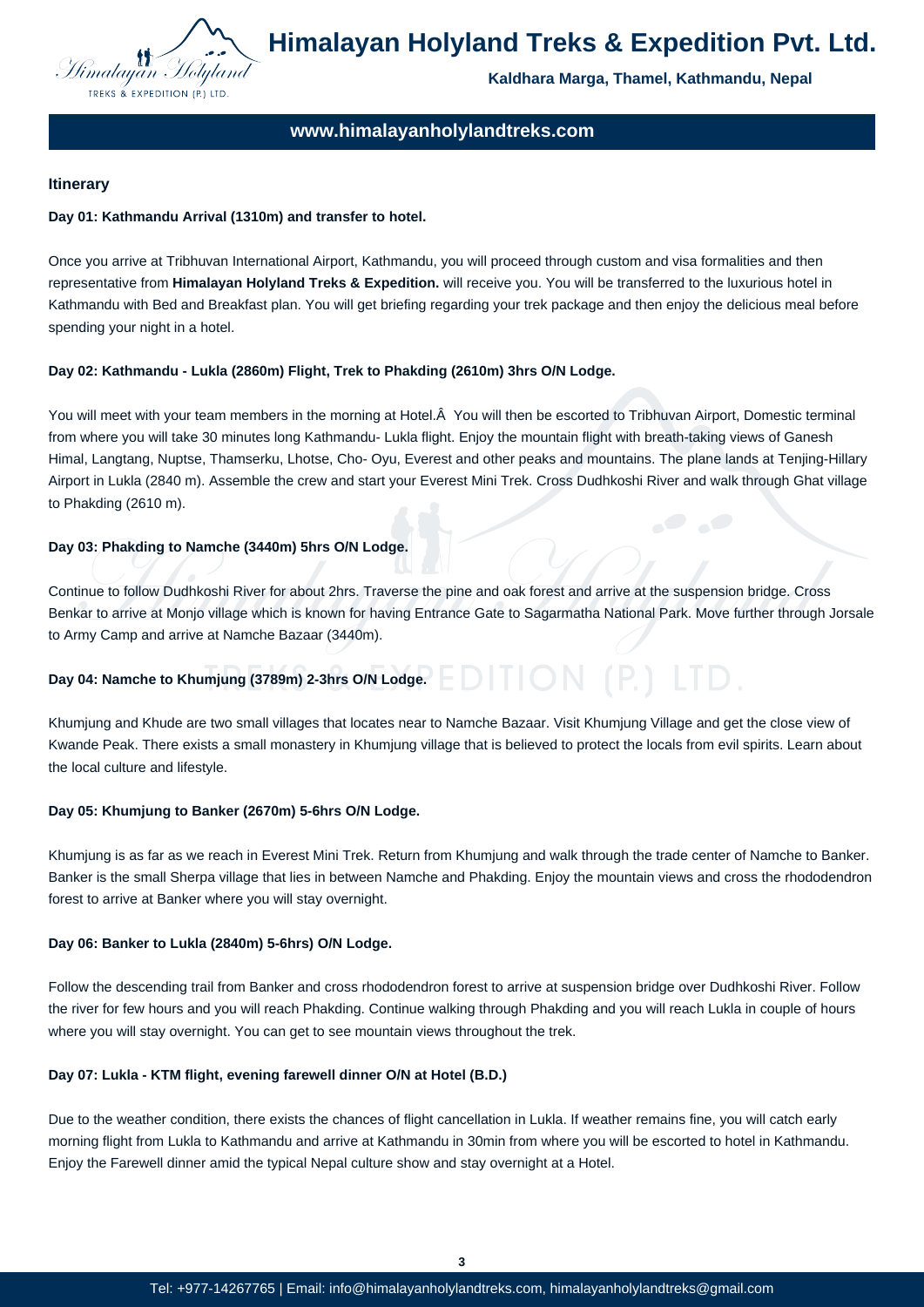

**Kaldhara Marga, Thamel, Kathmandu, Nepal**

# **www.himalayanholylandtreks.com**

**Day 08: Final departure day to your destination.**

After last minute preparation, you will be accompanied to Tribhuvan International Airport 3 hours before the scheduled flight. Have a safe journey !!!

Himalayan H ilyle **TREKS & EXPE** 

**4**